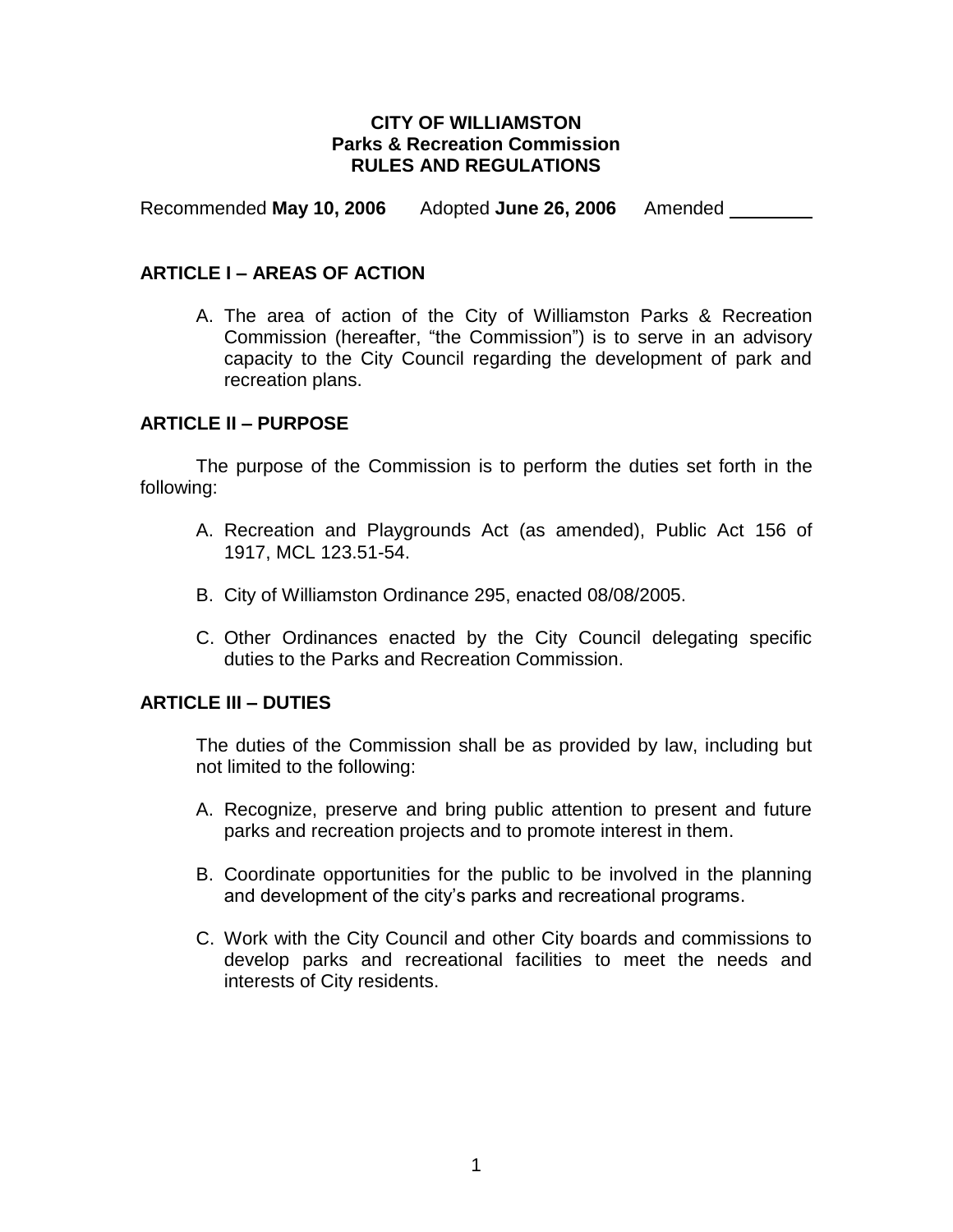# **ARTICLE IV – ORGANIZATION, RULES, OFFICERS**

- A. Members shall consist of seven residents of the City who shall represent insofar as possible the different professions and occupations.
- B. Terms of members:
	- 1. Six residents of the City shall be appointed for three year terms by the Mayor with approval of the City Council. The Planning Commission shall by Resolution appoint one of its members to serve, ex officio, on a yearly basis. All terms shall commence on July 1<sup>st</sup>.
	- 2. All members shall hold office until their successors are appointed.
	- 3. Members may, after a public hearing, be removed by the Mayor for inefficiency, neglect of duty, or malfeasance in office.
- C. Vacancies
	- 1. Members are requested to inform the City Clerk, in writing, at least two months prior to their term expiring whether or not they wish to be considered for re-appointment for another term. The City Clerk will forward the members' letters to the Mayor for consideration.
	- 2. Member vacancies are filled for the unexpired balance of the term in the manner provided for original appointment to such commission.
	- 3. The Commission shall make recommendations to the Mayor and City Council of persons available for appointment to fill a vacancy, after review of their completed applications and personal interviews during a regular Commission meeting.
	- 4. It is expected that the Mayor shall appoint and City Council will confirm new members not more than 30 days after terms expire or a vacancy occurs, if possible.
- D. Officers elected by members of the Parks and Recreation Commission at the regular monthly meeting in July of each year shall be: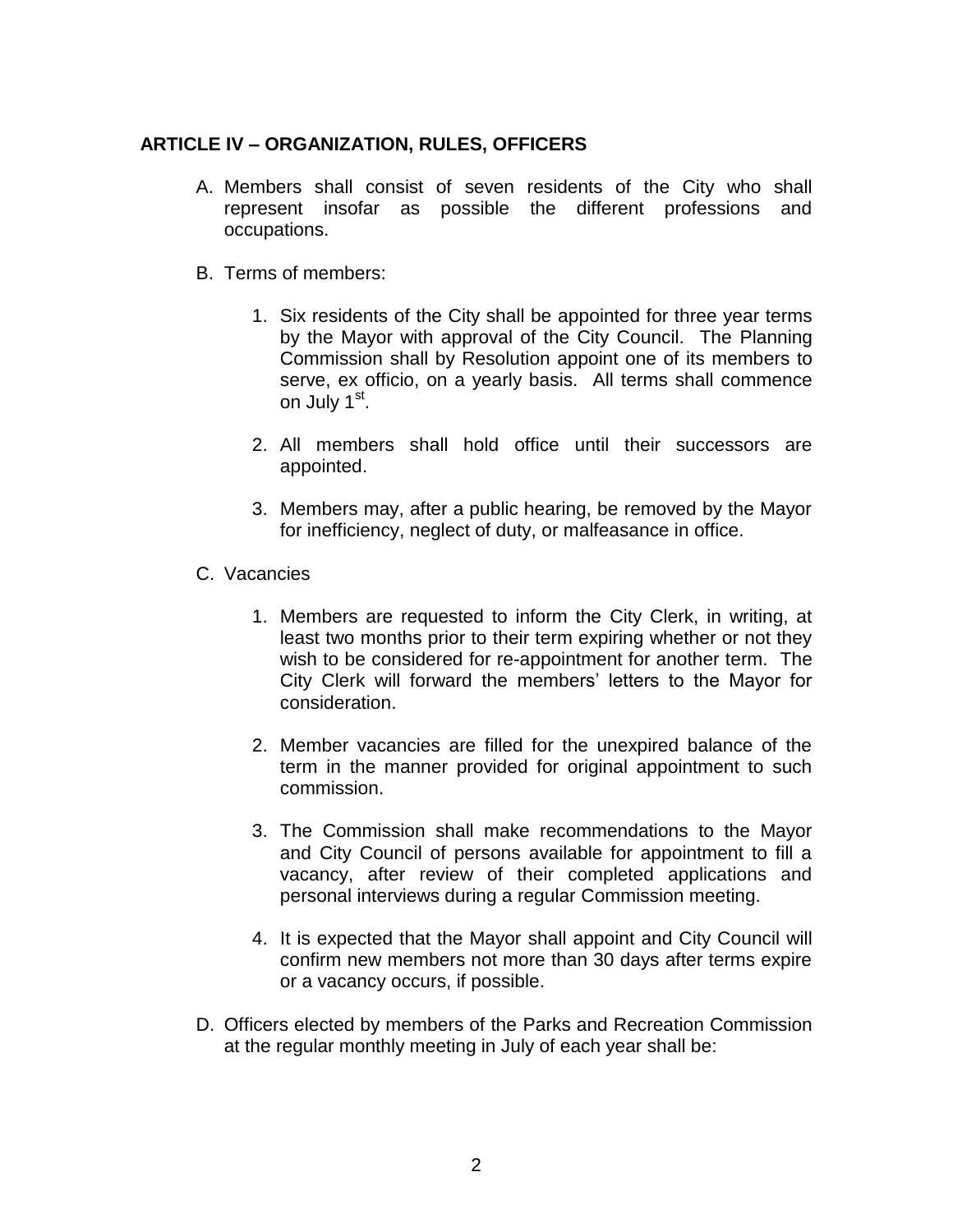- 1. Chair
- 2. Vice-Chair
- 3. Secretary
- E. Duties of Officers:
	- 1. Chair
		- a) The Chair shall preside at all meetings of the Commission, both Regular and Special.
		- b) The Chair may designate the Vice-Chair to preside in his/her seat at any meeting if he/she desires.
		- c) The Chair (or any three members) may issue a call for a Special Meeting by making a written or oral request to the City Clerk's office.
		- d) The Chair shall direct the City staff to establish the agenda for regular or special meetings, and the order thereof including such items of old business and other items that may have been deferred at previous meetings and shall provide this information to the City Clerk's office. The agenda and all pertinent background information necessary for the meeting shall be sent to members by mail or messenger at least 3 days prior to the meeting. Only those items on an agenda of a meeting shall be considered unless by unanimous consent of all members present.
		- e) Sign such correspondence and documents as may need the signature of the Chair.
		- f) Appoint members to such regular and special committees as may be authorized and approved by a majority of the Commission.
	- 2. Vice-Chair:
		- a) The Vice-Chair shall preside at meetings of the Commission in the absence of the Chair, or when requested to do so by the Chair.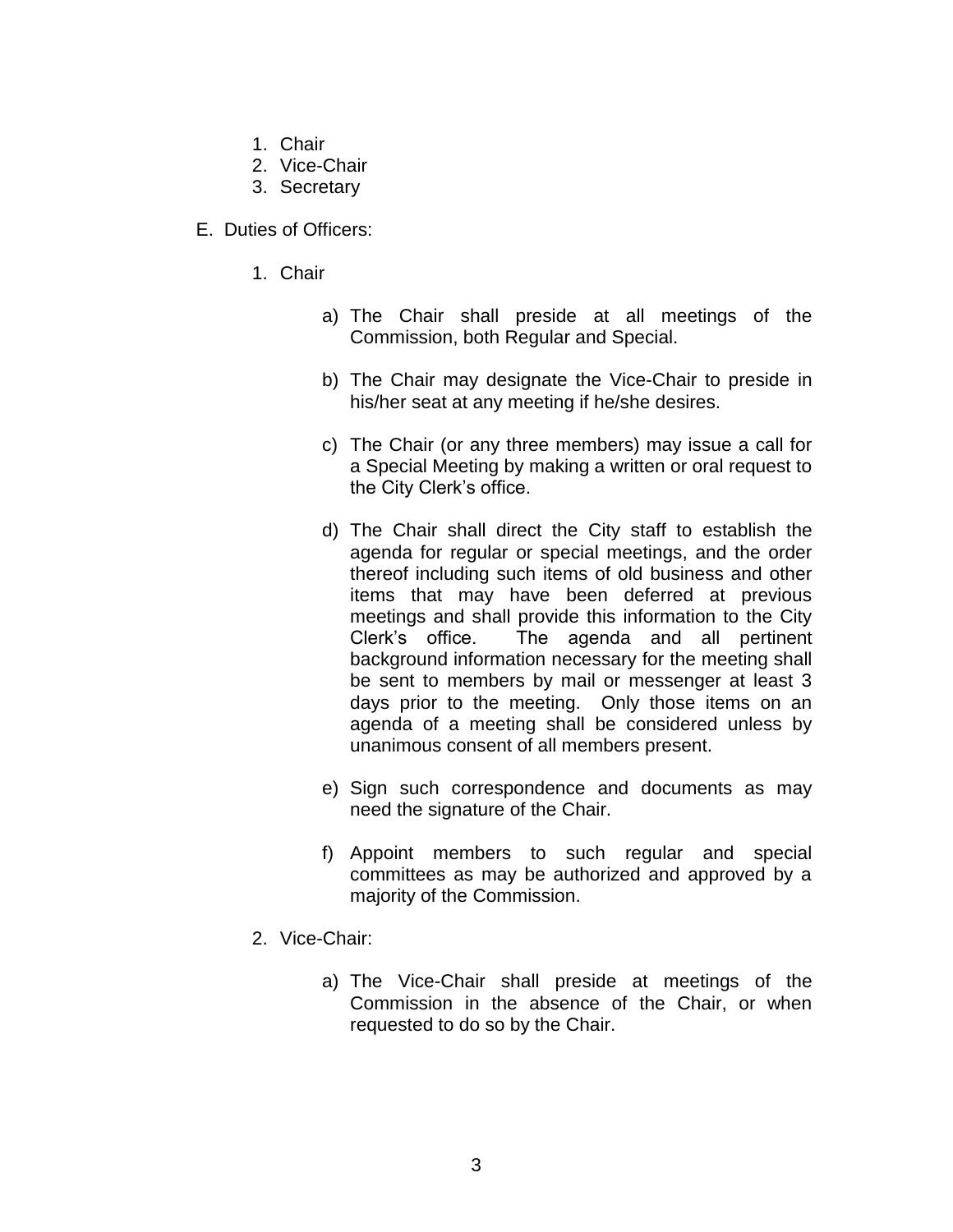- b) The Vice-Chair shall perform all of the duties of the Chair when the Chair is unable to perform his/her duties.
- 3. Absence of Chair and Vice-Chair:

In the absence of both the Chair and Vice-Chair from a regular or special meeting of the Commission, the members by a majority vote shall select a temporary chair to preside. The duties of the temporary chair shall be ad hoc for that meeting only.

- 4. Secretary
	- a) In the absence of the City staff, the Secretary shall record the proceedings of a meeting of the Commission. Copies of the draft minutes of the proceedings shall be available at City Hall for public review within ten business days, and shall be sent with the agenda of subsequent meetings.
	- b) The Secretary shall conduct such correspondence as he/she may deem necessary, or that he/she may be requested to do by the Chairman or Commission as a whole.
	- c) The Secretary may call upon City staff to obtain necessary word processing, copies and other materials and supplies.
	- d) The Secretary shall sign such documents as are deemed necessary.
- F. A quorum shall consist of a majority of current members.
- G. Regular meetings shall be held at least quarterly unless there is no business to be conducted.
	- a) Dates, time, and place of Regular meetings shall be established annually at the December meeting each year.
	- b) Change of Regular Meeting date, time, and or place may be done by approval of a majority of members present at a Regular or Special meeting, or when determined by the Chair that the Regular meeting date,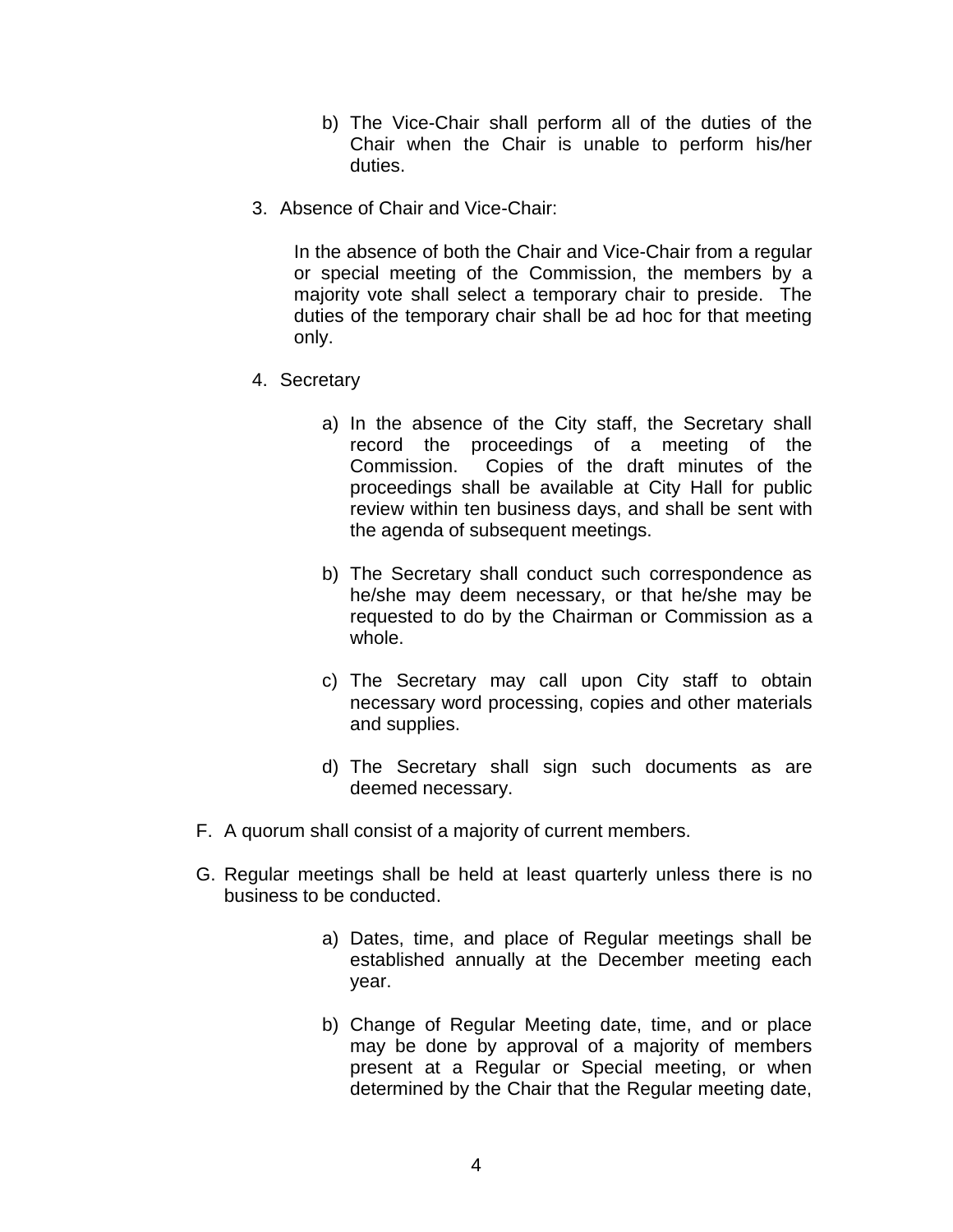time or place conflicts with an election, City Council Meeting, or other major event.

- H. Special Meetings will be held whenever the Chair or 3 members believe it is imperative and necessary, by advising the City Clerk's office either orally or in writing, and designating those items to be placed on the agenda. At least 3 days notice of a Special meeting shall be given the members by mail or personal delivery. When a Special Meeting is deemed to be an emergency in which time is of the essence, notice shall be given by telephone or personal contact.
- I. Work sessions may be called by the Chair, giving sufficient notice as spelled out for Regular or Special meetings. The Work session is considered a "Committee of the Whole" meeting, and specific actions are not considered official.
- J. All meetings shall be open to the public.
- K. Agendas for Regular and Special Meetings shall be forwarded by mail, or personal delivery, to members by the City Clerk's Office at least three days prior to the meeting.
- L. Copies of the minutes of the prior meeting or meetings shall be available at City Hall for public review within ten business days, and shall accompany the agenda of Regular meetings.
- M. Additional background information that is pertinent to items on the agenda of meetings shall be forwarded with copies of the agenda.
- N. The local media, or anyone else requesting it, shall receive copies of the agenda, minutes and pertinent background information, sent by the City by mail, or personal delivery, at the same time it is sent to members. The party requesting the information may be charged for copies at a cost per page set by City Council, as well as for any mailing charges.
- O. Any citizen may request copies of agendas or other pertinent background information from the City Clerk after they have been approved by the Commission. The party requesting the information may be charged for copies at a cost per page set by City Council, as well as for any mailing charges.
- P. Copies of the draft minutes of the Parks and Recreation Commission may be submitted to City Council by the City Clerk before they have been approved by the Parks and Recreation Commission. Additionally, after the minutes have been approved by the Parks and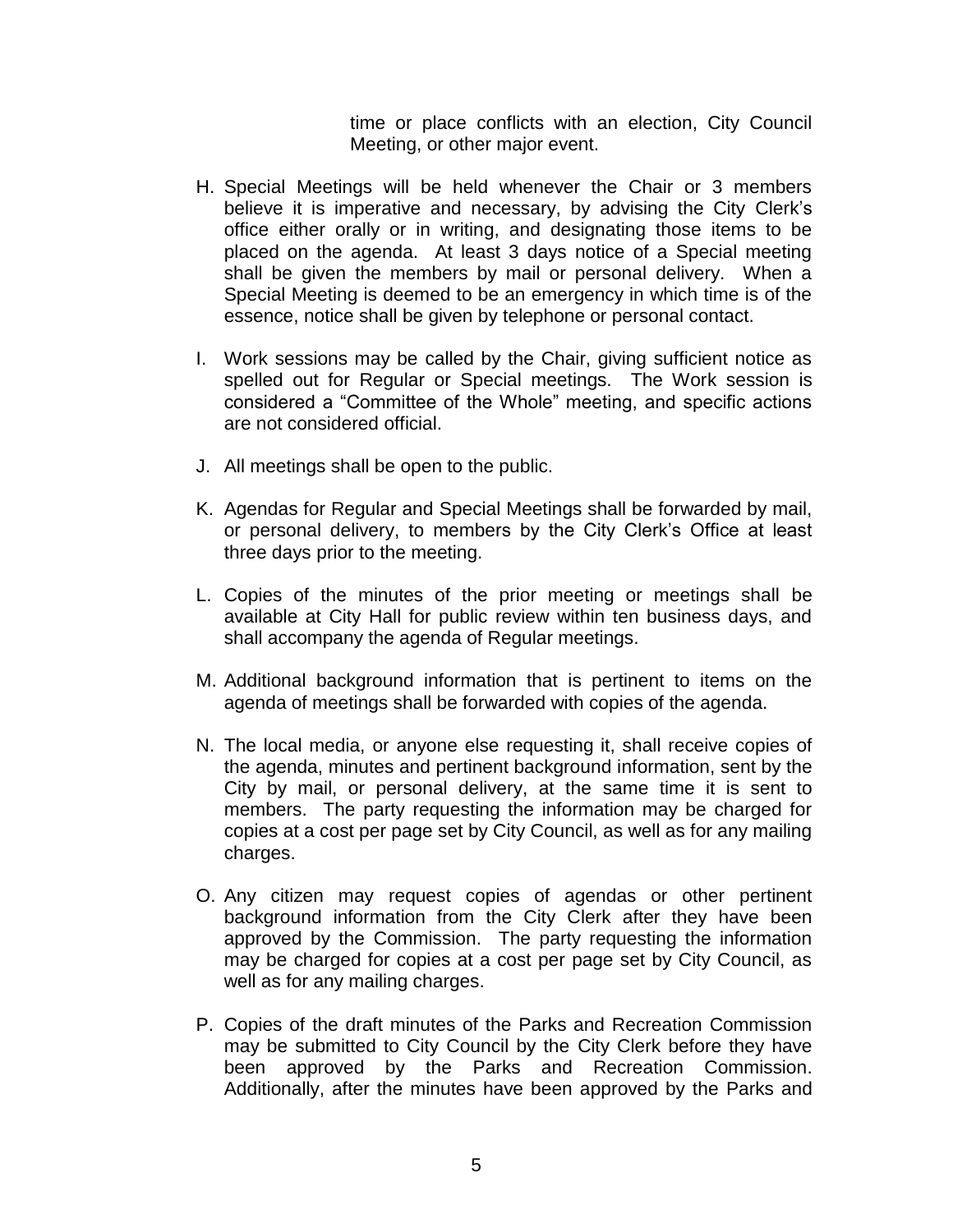Recreation Commission, copies of the approved minutes must be forwarded to the City Council.

## **ARTICLE V – COMMISSION BUDGET**

- A. The Commission may provide input to the City Manager in January of each year that shall be considered when the Manager develops and presents the budget to the City Council in April. The proposals of the Commission shall also be considered by the City Council when it adopts its Annual Budget in June.
- B. The parks and recreation commission shall not obligate itself or the city in any financial undertaking. It is not empowered to spend any funds of the city for any purpose unless first provided for by a specific appropriation by the City Council.

# **ARTICLE VI – PARLIAMENTARY PROCEDURES**

- A. The Commission shall be governed by the Michigan Open Meetings Act.
- B. Voting in all matters of importance shall be by roll call vote. The Chair shall decide whether or not a roll call or voice vote is necessary, unless there is a specific request from any member for a roll call vote.
- C. A roll call vote shall be by a rotating call method.
- D. The Chair or Vice-Chair, as the case may be, does not lose their vote when presiding at a meeting.
- E. A majority of all appointed Commission members (4) shall be required to pass any official action.
- F. Members of the Commission shall vote on all matters, but may abstain from voting upon stating a conflict of interest.
- G. Rules of Order
	- 1. Except as otherwise provided in these rules and regulations all business of the Commission shall be conducted according to the most current edition of Roberts Rules of Order.
	- 2. Notice of regular meetings shall conform to all requirements of law.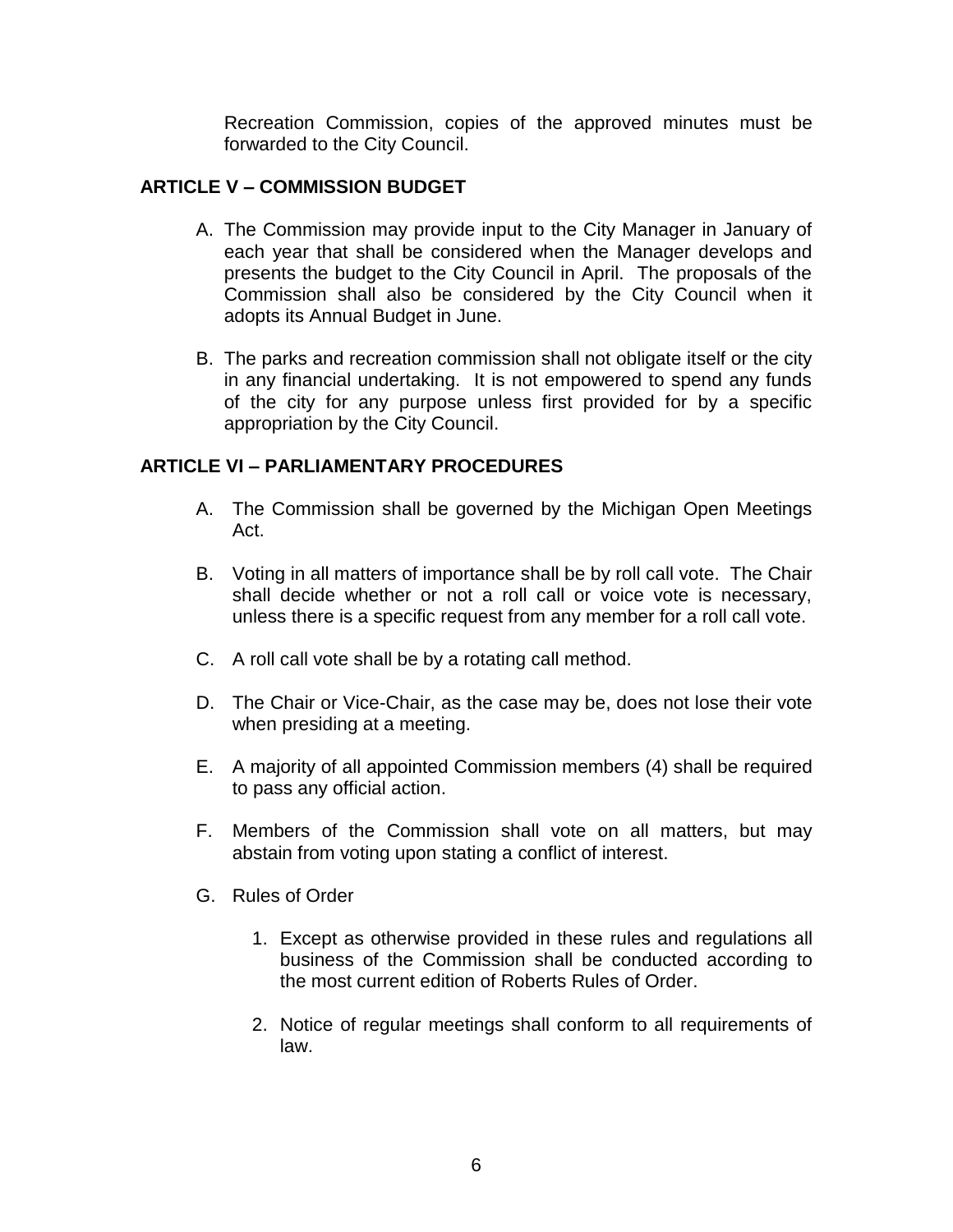- H. Agenda for Regular Meetings should be arranged according to the following (except the Chair may exercise the prerogative of changing the order of business if determined necessary).
	- 1. Call to order
	- 2. Pledge of Allegiance
	- 3. Roll call (determination of quorum)
	- 4. Approval of agenda
	- 5. Audience participation on non-agenda items
	- 6. Review and approval of minutes
	- 7. Action items.\* For each item, discussion and debate follow these priorities:
		- i) Presentation by staff
		- ii) Questions from Commission members
		- iii) Comments from audience\*
		- iv) Action
	- 8. Discussion items\*
	- 9. Correspondence received / information only
	- 10.Staff reports
	- 11.Committee / Sub-committee reports
	- 12.Second opportunity for audience participation on non-agenda items
	- 13.Commission member comments
	- 14.Adjournment

Items marked with an asterisk (\*) are opportunities for public comment recognized by the Chair. Depending on the length of the agenda and the number of persons waiting to speak, the Chair may limit the length of any presentation by those supporting or opposing the question on the floor. The Chair may rule out-of-order any comments that are non-germane, derogatory, disruptive, or repetitive. The Chair may order any disruptive person from the room. In the event of general disruption, the Chair may recess the meeting.

- I. Agenda for Special Meetings:
	- 1. Call to order
	- 2. Roll Call
	- 3. Only items specifically placed in advance on the agenda of a Special Meeting shall be considered.
	- 4. Items for future agendas
	- 5. Adjournment